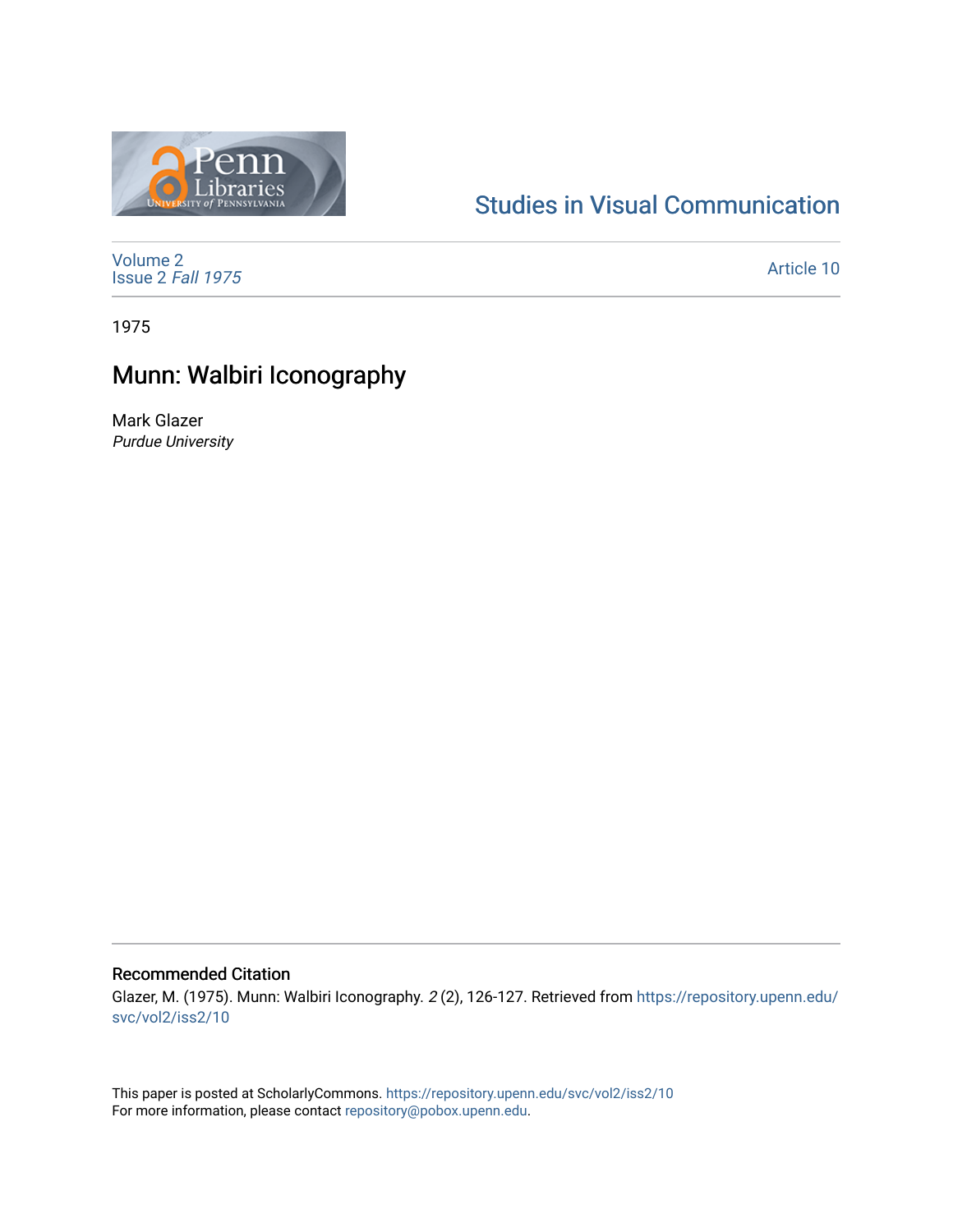Munn: Walbiri Iconography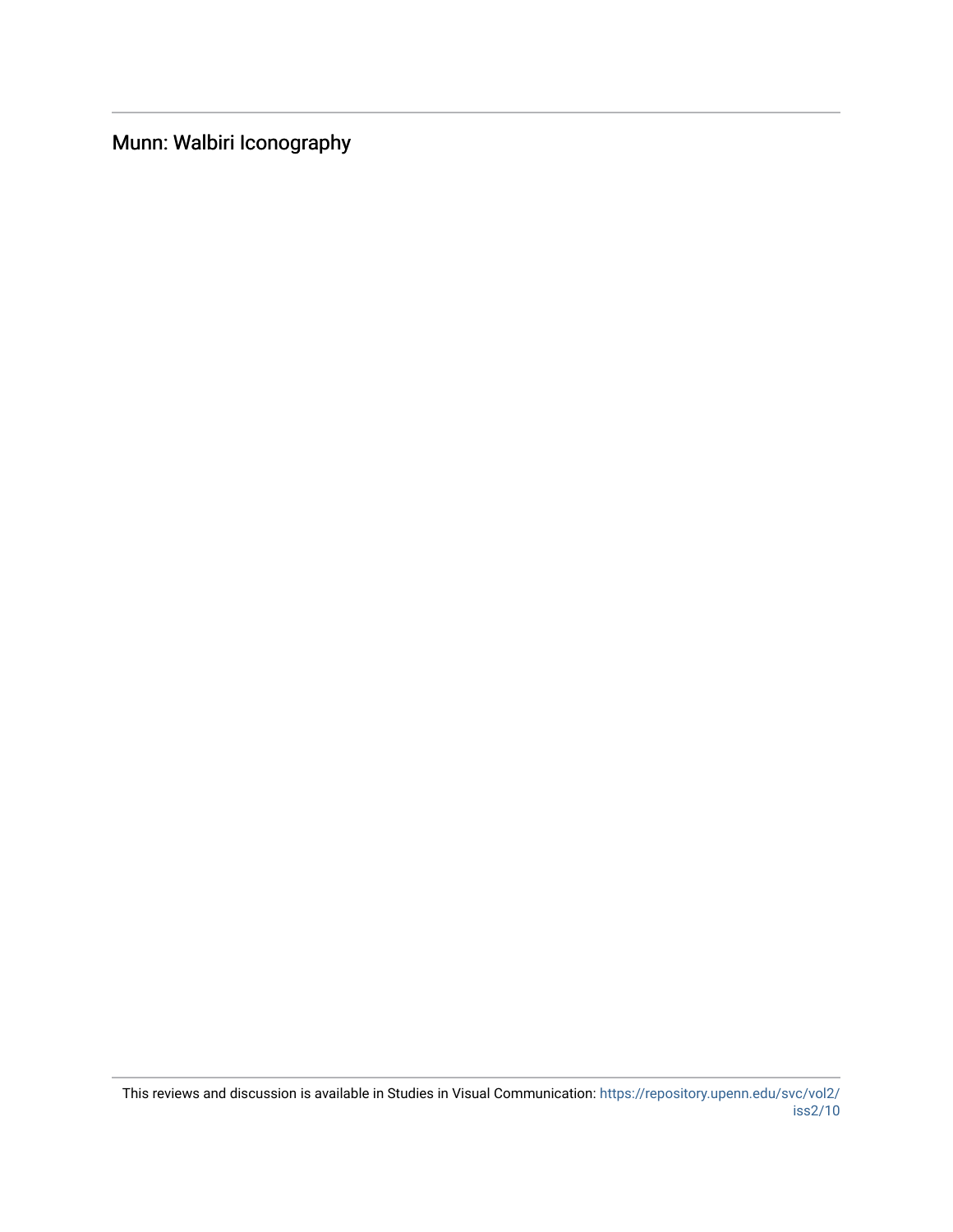especially useful chapters on public access and cable's potential threat to privacy.

The book repeatedly implores citizens to become involved at the earliest stages- when officials are deciding if and under what conditions cable systems will be developed. Achtenberg attempts to dispel the intimidation of technology by including photographs of volunteers operating cameras, adjusting lights, editing film, and testifying at public hearings on technological matters. The photographs and accompanying text seem designed to rebut the industry argument that production of programming must remain the sole prerogative of the cable company.

Let me return once again to Parker's plea for assessment of communications technology and institutions. Parker asks that communications scholars realize that the timing of their research can influence social change. He notes that research on broadcasting was "too little, too late" to have any effect on the structure of broadcasting institutions. Parker maintains that institutions with a vested interest in technology are most susceptible to public directed change while they are undergoing a period of crisis or instability (1973). If Parker is correct, then the time for assessment of cable television by communications scholars is now. Indeed, Achtenberg's own involvement in SMAP resulted from his realization that the still fluid regulation of cable at the local level offered community groups a chance to influence the dissemination, development, and control of the new medium.

The cable operators are asking the public to refrain from interfering until the companies can realize a profit from their investment. Or, as Achtenberg sums it up: "Let us do whatever we can make a buck on, and sooner or later we may get around to giving you what you need" (p. 2).

Cable television is a powerful new medium; it is relatively undeveloped. But powerful economic institutions, often in partnership with their governmental regulators, are moving rapidly to solidify control. The present opportunity for the public interest to prevail over narrow economic concerns may not again present itself for decades. Yet Achtenberg believes that there is still time. Community groups can mobilize to demand public control. Communications scholars can evaluate the probable effectiveness of various forms of control and their social consequences. The Cable Book offers useful information to those of both groups interested in making a beginning.

In the last analysis, The Cable Book is what it purports to be: a handbook "for groups who are trying to figure out what [cable is] all about and what it is going to mean to them and their communities" (preface).

As such, The Cable Book has been prepared primarily for community organizers; but the book is worthwhile reading for students of visual communication, indeed for anyone interested in what this new communications technology portends.

#### References Cited

Hall, Arthur, **Ill** 

1973 Introduction. In Communications Technology and Social Policy: Understanding the New "Cultural Revolution." George Gerbner, Larry **P.** Gross, and William **H.** Melody, Eds. New York: John Wiley and Sons. pp. 3-7. Parker, Edwin B.

1973 Technology Assessment or Institutional Change? In Com-

munications Technology and Social Policy: Understanding the New "Cultural Revolution." George Gerbner, Larry **P.** Gross, and William **H.** Melody, Eds. New York: John Wiley and Sons. pp. 534-547.

Sklover, Theodora

1973 The Open Door Policy on Television. In Communications Technology and Social Policy: Understanding the New "Cultural Revolution." George Gerbner, Larry **P.** Gross, and William H. Melody, Eds. New York: John Wiley and Sons. pp. 327-339.

Smith, Ralph Lee

1973 CATV: FCC Rules and the Public Interest. In Communications Technology and Social Policy: Understanding the New "Cultural Revolution." George Gerbner, Larry **P.** Gross, and William H. Melody, Eds. New York: John Wiley and Sons. pp. 122-123.

Walbiri Iconography. Nancy **D.** Munn. Preface by Victor Turner. Ithaca, NY: Cornell University Press, 1973. xxii + 234 pp., diagram, figures, map, photographs, bibliography, index. \$16.50 (cloth).

### Reviewed by Mark Glazer Purdue University

The Walbiri, one of the semi-nomadic groups of hunters and gatherers of Central Australia, are well known for their art. This book is, however, not about their art but about the utilization of drawings as a part of what Munn calls a "semiotic" (p. 5) of Walbiri culture. The Walbiri semiotic is to be understood as an ordering structure which is formulated in myth, sign media, and ritual processes. It must be added that this semiotic is in reference to the Walbiri view of life sources and creation.

The book is organized around an introduction and eight chapters dealing with Walbiri beliefs, storytelling, and their representation in designs. The first chapter is an introductory chapter on Walbiri culture which among other topics delineates their social organization and the relationships of their patrilineal descent groups to their designs. This is done through the term guruwari. This term refers to both man's ancestral designs, which represent ancestors, and to "ancestral fertility power" (p. 29). Thus, *guruwari* refers, on the one hand, to the visual (designs) and, on the other, to invisible forces.

The second chapter is a general discussion of the different types of designs and to the functions of these designs. The basic types of designs are the *yawalyu*, the *ilbindji* and the guruwari. The yawalyu are women's designs which are regarded as unimportant to men and which come into existence through dreams or maternal inheritance. The basic functions of these designs are procreation, health, and the growth of children. 1/bindji designs are created by men to attract women as lovers. The guruwari designs are men's designs and, generally, cannot be seen by women. These designs can be painted on the body, ceremonial objects, the ground, boards, stones, and weapons. They are utilized as a part of camp ceremonies, dramatizations of ancestral events, circumcisions and fertility ceremonies. This makes the guruwari the more important set of designs.

The telling of stories through the utilization of sand designs is the topic of the third chapter. Stories are not told through designs among the Walbiri; designs are, however,